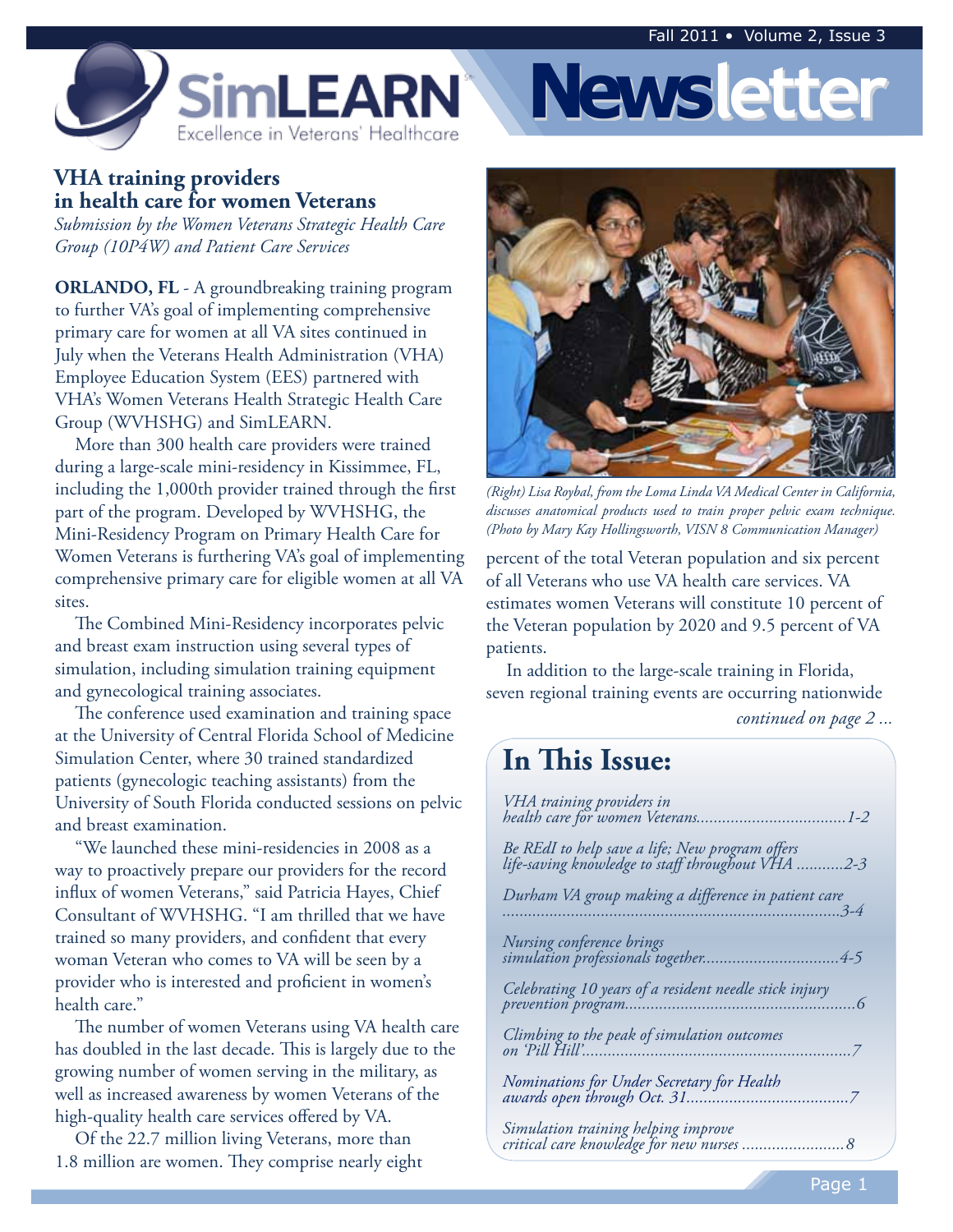

*... continued from page 2* 

News

over the coming months.

The mini-residency program consists of two courses, each taking two-and-a-half days to complete. Part I focuses on the needs of women Veterans of childbearing age and is made up of lectures, group discussions and hands-on instruction. Part II complements the first course and includes participation by a clinical pharmacist experienced in women's health prescribing issues.

Since the event in June, more than 1,100 VHA primary care providers have completed Part I, and almost 900 providers have completed Part II.

advancements in women's health care.  $\mathbf{\hat{*}}$ The mini-residencies are an ongoing program. WVHSHG is also developing ways to allow health care providers trained in women's health to maintain their proficiencies and stay up to date on the latest

## *Additional initiatives for women Veterans*

In addition to implementing the mini-residencies, the Women Veterans Health Care program has collaborated across VA to enhance the health care offered to eligible women Veterans. This progress and initiatives include:

- Adopting key policies to improve access and enhance services for women Veterans
- Implementing comprehensive primary care for women Veterans
- Conducting cutting-edge research on the effects of military service on women's lives
- • Improving communication and outreach to women Veterans

• Enhancing mental health and other services designed to meet the unique health care needs of women Veterans, including those grappling with homelessness

For more information about VA programs and services for women Veterans, please visit: *www. va.gov/womenvet* and *www.womenshealth.va.gov* 

#### *Be REdI to help save a life* **New program offers life-saving knowledge to staff throughout VHA**

*By Gerald Sonnenberg Senior Marketing and Communication Specialist VHA Employee Education System* 

**ORLANDO, FL** – Nearly anyone can help save a life. For those who work with our Veterans, that opportunity could come at a moment's notice. That's the primary reason the Resuscitation Education Initiative (REdI) was developed.

REdI is a national program to standardize, document, track and monitor the provision of Advanced Cardiac Life Support (ACLS), Basic Life Support (BLS) and Advanced Trauma Life Support (ATLS) training throughout VHA.

"Historically the methods for the provision of ACLS, BLS and ATLS training has varied across VHA," said Mary Fakes, RN, REdI program manager. "There has been no centralized system of records to document, track and monitor completion of initial training and recertification of VHA workforce in ACLS and BLS. VHA, through the REdI program, has an opportunity to become a national leader in resuscitation education through the establishment of this national resuscitation training and education program."

REdI is a new initiative within the SimLEARN program. REdI will provide critical train-the-trainer support to staff at VA Medical Centers in accordance with American Heart Association (AHA) guidelines. Those trained staff members can then provide clinical training to large numbers of medical center clinical staff, as well as offer cardiopulmonary resuscitation (CPR) training to non-clinical employees.

"Resuscitation training can be applied beyond the realm of clinical training to areas such as VA police, administrative and support service staff," explained Ms. Fakes. "For example, immediate response training for non-health care staff for witnessed emergencies and use of the Automated External Defibrillators (AED) in and out of medical center/clinical settings can be effectively taught using the American Heart Association Heartsaver AED program to VHA non-clinical staff."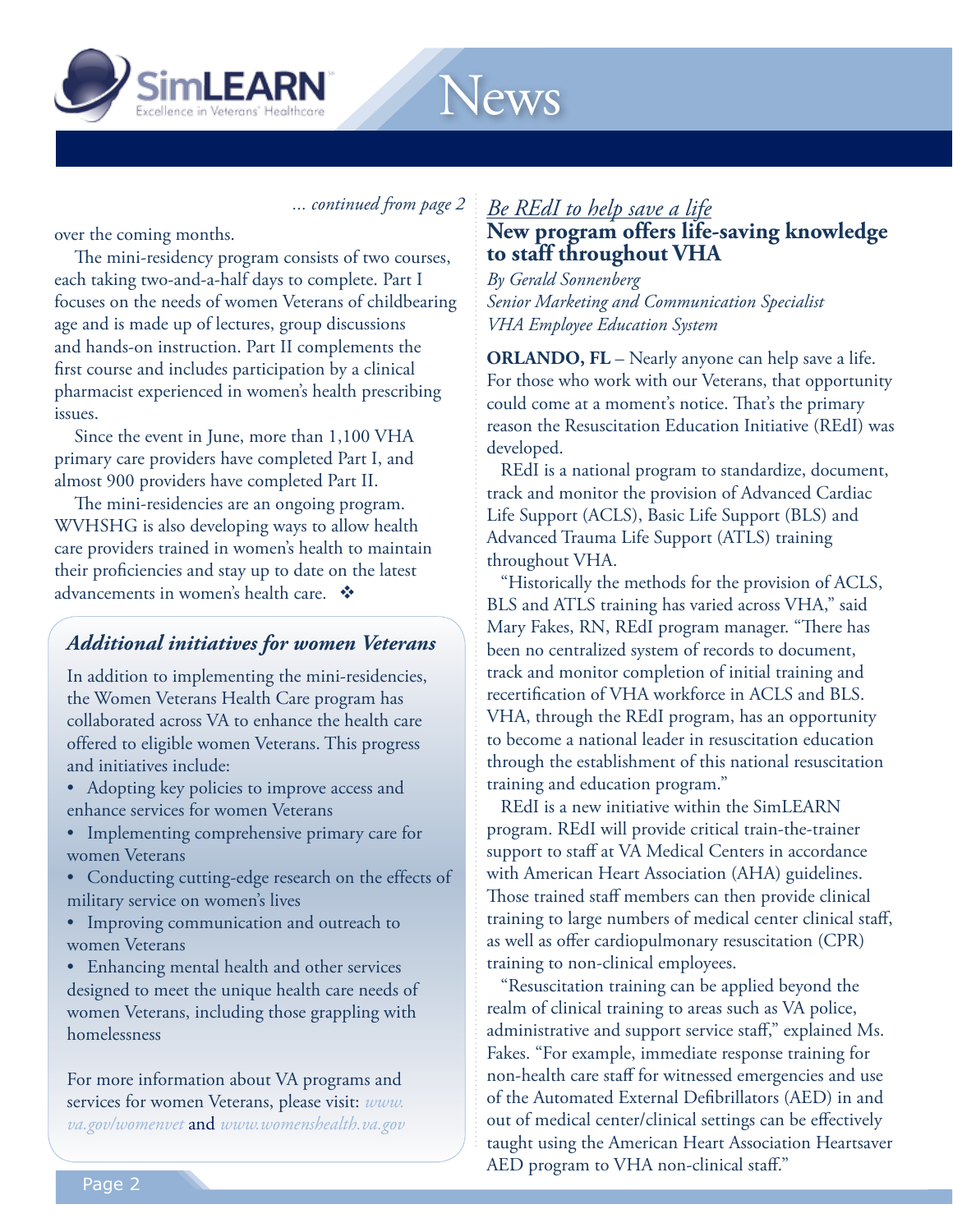Initial REdI CPR training classes are scheduled to begin at the VA Central Office (VACO) in October. In addition, an Automated External Defibrillator (AED) class, called Heartsaver AED, will be held in November.

The goals of the REdI program are to expand the number of employees certified in ACLS, BLS and ATLS, to advance the quality of patient care and to improve documentation of resuscitation training.

The program is based with SimLEARN in Orlando and is hiring resuscitation education staff to help train other instructors at the VAMC training centers. Those instructors will then provide REdI training. For more information, please go to www.simlearn.va.gov and click on the REdI graphic.  $\mathbf{\hat{\cdot}}$ 

### **Durham VA group making a difference in patient care**

*By Mary Holtschneider, RN-BC, BSN, MPA, NREMT-P; Alberto S. Bonifacio, RN, BSN, CEN; Atilio Barbeito, MD; Jonathan B. Mark, MD Durham VA Medical Center* 

**DURHAM, NC -** The Durham VA Patient Safety Center of Inquiry (PSCI) is a grant-funded qualityimprovement group made up of clinicians, educators, business experts and engineers who study human factors. PSCI members work together to find new ways to provide safer, more reliable and higher quality



*A Durham VAMC cardiac responder team practices. (Courtesy photo)* 



medical care to Veterans.

The group uses lab-based and high-fidelity mannequin simulation at the medical center or clinic as a core component in its approach to quality improvement. Simulation is being used to train clinicians in a variety of skills, including moderate sedation; the redesign of a safer hand-over process from the operating room to the intensive care unit; and development of non-technical skills such as teamwork, communication and leadership amongst members of the Durham VAMC cardiac arrest responder team. They also support traditional nursing and medical education efforts, such as basic life support and acute care life support.

The code response team project has been considered particularly effective. A high number of simulated codes, or emergency exercises, were conducted each month under the philosophies of psychological safety and interdisciplinary training, with an emphasis on teamwork and focus on systems. This project is not only improving the care delivered at the bedside, it is also helping to change institutional perspectives regarding clinical education, the importance of teams and culture of safety.

"The (code response systems) processes that have been identified as faulty and then changed allow the code response system to function more smoothly,"

*continued on page 4 ...*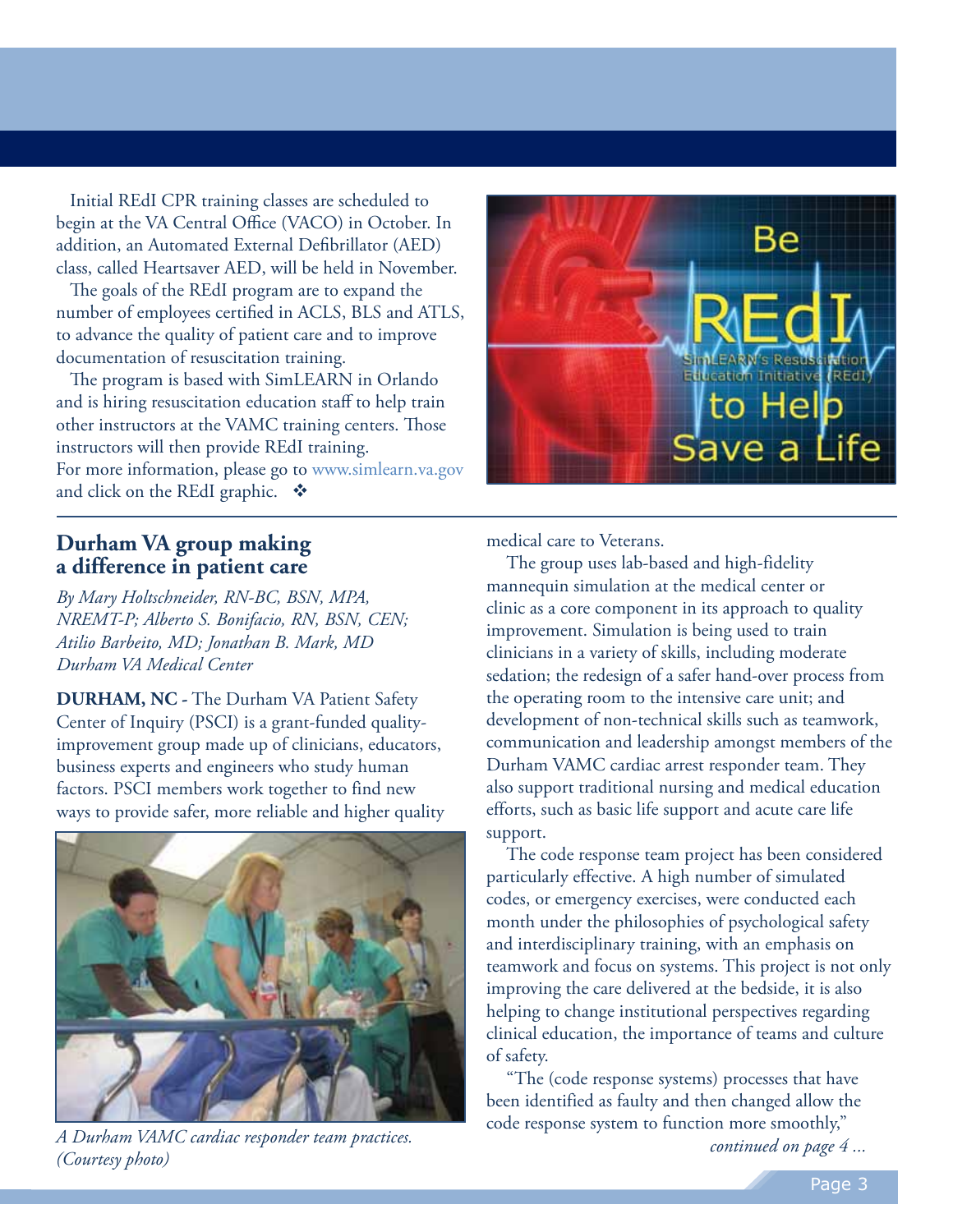

# Innovation

#### *... continued from page 3*

according to Rose Burke, Medical Intensive Care Unit Nurse Manager. "The lab process alone has improved the wait time to get samples to the lab and get critical results returned. This serves to increase the timeliness and effectiveness of post-resuscitative care provided to patients."

From the training of non-technical skills, to process modeling, systems probing and skills acquisition, the Durham VA PSCI uses the versatility and power of high-fidelity simulation as a core tool to improve the quality and safety of care delivered to Veterans. More importantly, the PSCI uses simulation as a catalyst for the institutional adoption of a culture of safety.

Thaddice Dodson, code team member, captured the spirit of PSCI efforts when he said, "I am proud to be part of the professional team of physicians, nurses,



*Durham VAMC cardiac responder team members practice life-saving techniques. (Courtesy photo)* 

technicians and other supporting responders. (The work is) inspirational, motivational and world class. I applaud this effort and all involved!"

### **Nursing conference brings simulation professionals together**

*By Gerald Sonnenberg* 

*Senior Marketing and Communication Specialist VHA Employee Education System and Lygia Arcaro, PhD, RN, BC SimLEARN National Director, Nursing Programs* 

**ORLANDO, FL** – The International Nursing Association for Clinical Simulation and Learning (INACSL) held its 10th annual conference June 15 – 18 in Orlando, FL, and VHA simulation professionals were there providing expertise.

This conference – for educators, researchers, managers and staff development professionals – provides an environment to disseminate and gain current knowledge in the areas of skills/simulation lab management and simulation enhanced education. Nurses and other health care professionals had the opportunity to network with colleagues and exhibitors, discuss best practice research, address safety-related outcomes, explore competencies



*LeAnn Schlamb, Cincinnati VAMC nurse coordinator and simulation coordinator, addresses a group attending the 10th annual INACSL conference in Orlando, FL., in June. (Photo by Brian Dery, audiovisual production specialist, Orlando VAMC)* 

and share challenges.

Among the presenters was LeAnn Schlamb, RN. For three years, the Cincinnati VA Medical Center nurse educator and simulation coordinator incorporated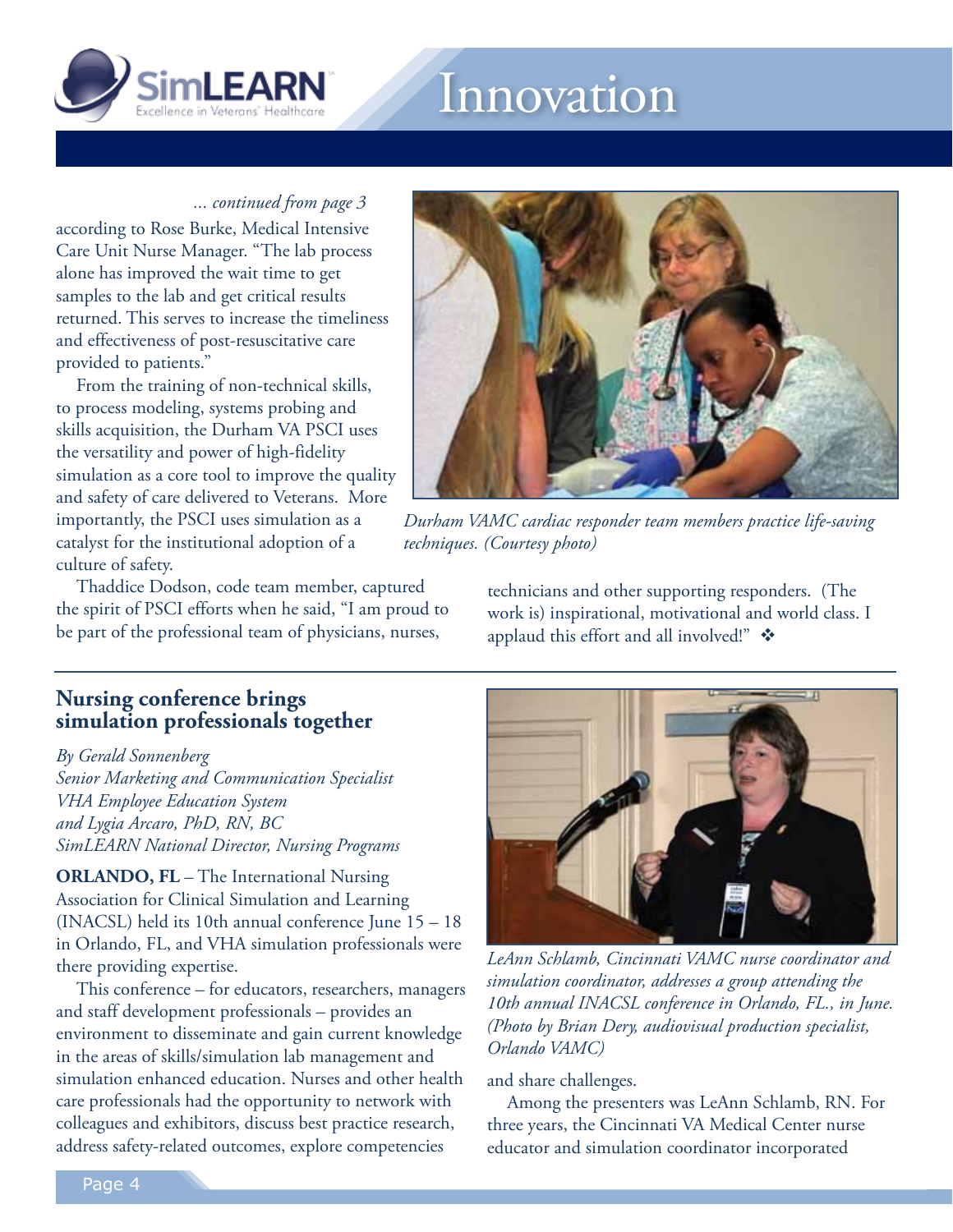simulation into the Nursing Orientation. She did this by conducting a new employee assessment simulation in linking simulation to nurse retention with novice nurses at the Cincinnati VAMC.

Ms. Schlamb explained that the novice nurse graduates are able to have new experiences, such as operating the defibrillator during a mock code through simulation. During the mock code or other simulated emergencies, the novice nurses are able to assume various roles. They begin CPR, start advanced techniques and use new equipment to shock the mannequin, as well as fill other roles commonly seen during cardiac or respiratory emergencies.

"Simulation really transitions the new graduate for practice. They get to see the newest in equipment and are able to achieve various levels of experience, which is different from their nursing school programs," explained Ms. Schlamb.

Simulation doesn't just cover emergencies or novice nurses. Recently Ms. Schlamb hosted a class for assistant nurse managers using simulation and role play to deal with conflict identification and management.

"Rolling out a National Curriculum: Challenges and Opportunities" was the topic of a presentation by Dr. Lygia Arcaro, PhD, RN. Her presentation highlighted how a large organization reviews options and arrives at a decision to advance topics that elevate to national



*The poster design of Dr. James Kotek, left, and Ms. Katie Fisher was awarded 3rd Place in Practice at the conference. (Photo by Brian Dery, audiovisual production specialist, Orlando VAMC)* 

curriculum status.

Dr. Arcaro discussed challenges and opportunities that arise from a national rollout and acceptance from the field, while taking into consideration how the simulation curriculum is developed. Curriculum testing in the simulation lab and deploying the content across the entire organization were also addressed.

Finally, poster presenters Katie Fisher, RN, and James Kotek, PharmD., from the Jesse Brown VA Medical Center in Chicago were awarded 3rd Place in Practice at the conference. Their poster, "Magic Potion: Two Parts Collaboration and One Part Simulation Equals Rapid Sequence Intubation (RSI) Education," highlighted rapid sequence intubation education in the emergency department and intensive care units at the Jesse Brown VAMC. Prompted by a recent evidence-based practice database, they decided to work collaboratively on the project to get the information to health care professionals.

Ms. Fisher, a registered nurse, and Dr. Kotek, a clinical pharmacy specialist, conducted the second phase of introducing new employees to programs such as RSI with the use of task trainers and mannequins. Their ultimate goal was to provide information to the clinical staff working in the medical center.

For this phase, employees set sail for a "competency cruise" while on duty. "The auditorium was set up to resemble a cruise ship with passports, lanyards and where each competency station was a country," said Ms. Fisher. "The employee took their cruise through 20 countries set up as skills stations, had their passport stamped after taking a pre- and post-test and ending their cruise with all results being recorded in the Talent Management System database."

During 4 hours of "sailing," Ms. Fisher used the mannequin for the mock code station and another mannequin for employees to demonstrate taking a 12-lead EKG. "The program was so interactive that everyone wanted to try (the mannequins)," she said.  $\mathbf{\hat{P}}$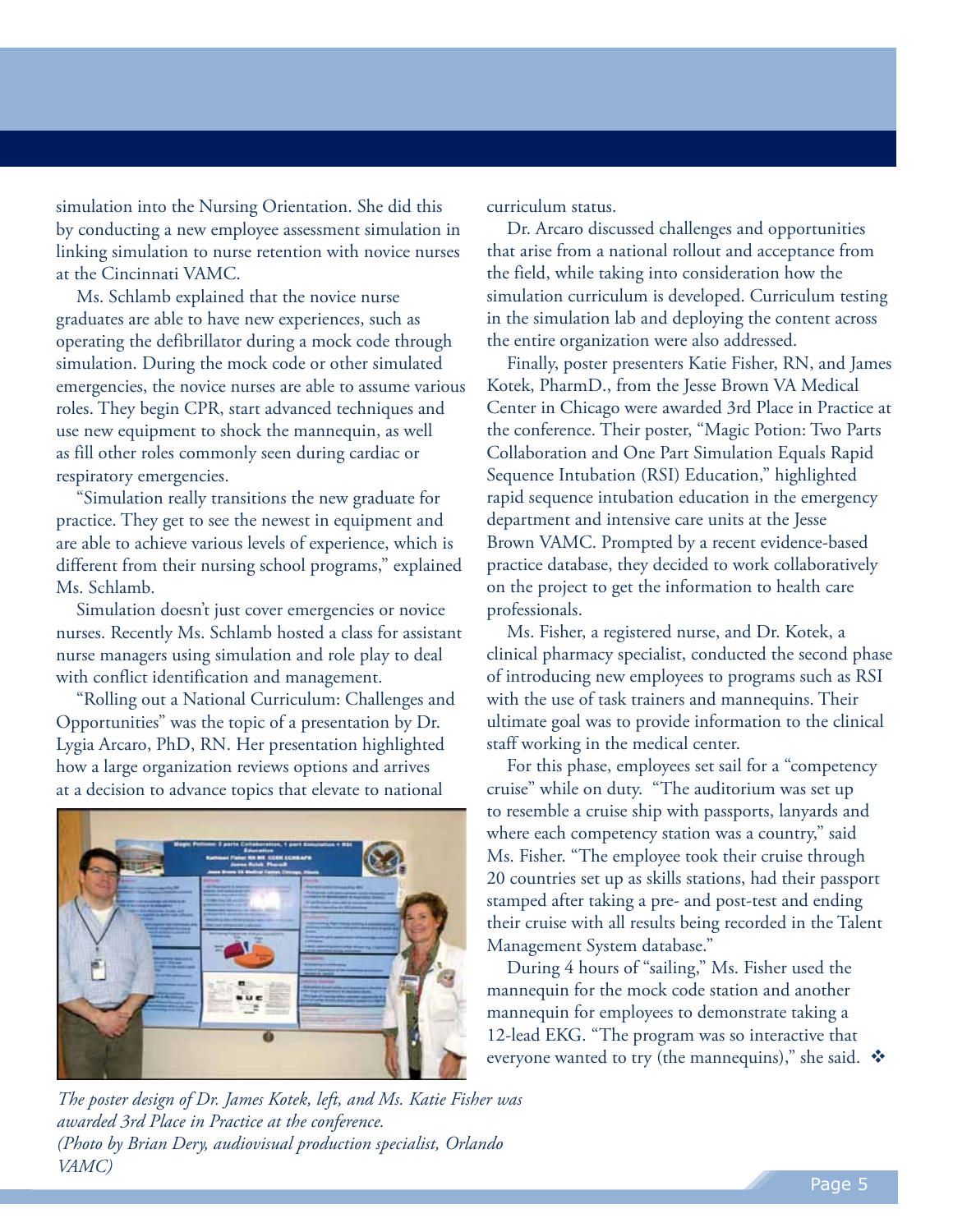

# Innovation

#### **Simulation learning with an impact; Celebrating 10 years of a resident needle stick injury prevention program**

*By Annemarie Leyden, Ed.D Chief of Learning Resources, Brooklyn Campus* 

**BROOKLYN, NY** – Staff at the VA New York Harbor Healthcare System-Brooklyn Campus began promoting needle stick safety more than 10 years ago because of the high concern for the safety and well-being of VHA health care professionals.

At the Brooklyn Campus, staff became aware of an increase in needle stick injuries during the same time of the year when internal medicine physician residents would first come on duty at VA. An analysis of the early injuries showed that blood draws and IV starts were the predominant causes of the needle sticks.

A review of the data collected by the safety committee revealed that resident injuries accounted for 65 percent of the facility's needle stick injuries annually. According to 2009 Occupational Safety and Health Administration data, an estimated 5.6 million workers in the health care industry and related occupations are at risk of occupational exposure to blood-borne pathogens, including human immunodeficiency virus, hepatitis B virus and hepatitis C virus.

A special task force explored the cause of the needle sticks and met to develop an action plan for prevention. After literature searches and focus group meetings were conducted, the committee welcomed Dr. June Fisher, a noted pioneer in safety devices, to shed additional light on a pathway for prevention. From the results of the focus groups, barriers to safe practices were uncovered, organizational issues were examined, and with





Dr. Fisher's input, plans for improvement were put into place.

The residents played an essential part in formulating plans needed to prevent injuries. A number of system changes were enacted, such as adding extra phlebotomists, along with practicing venipuncture techniques on simulated arms and purchasing equipment to aid in maintaining safety precautions for the staff. The Chief Resident became a champion for the program, thus promoting peer learning. Further, a culture of safety was established by reinforcing safety learning in daily activities and establishing a "no blame" message for reporting injuries.

The employees benefited from the knowledge of needle stick injury prevention. Dr. Leyden reported staff morale improved as they became more engaged in the process, and today there are few injuries reported. During the past fiscal year, no needle stick injuries were reported in the internal medicine resident group. Activities such as poster presentations, impact evaluations, monitoring and follow-up have caught the attention of the Centers for Disease Control and Prevention, which has cited the VA New York Harbor Healthcare System's program as one of two successful programs in the country for needle stick injury prevention.

For more information, contact Dr. Leyden at Annemarie.Leyden@va.gov. Article Reference: www.osha.gov/SLTC/bloodbornepathogens /index.html  $\clubsuit$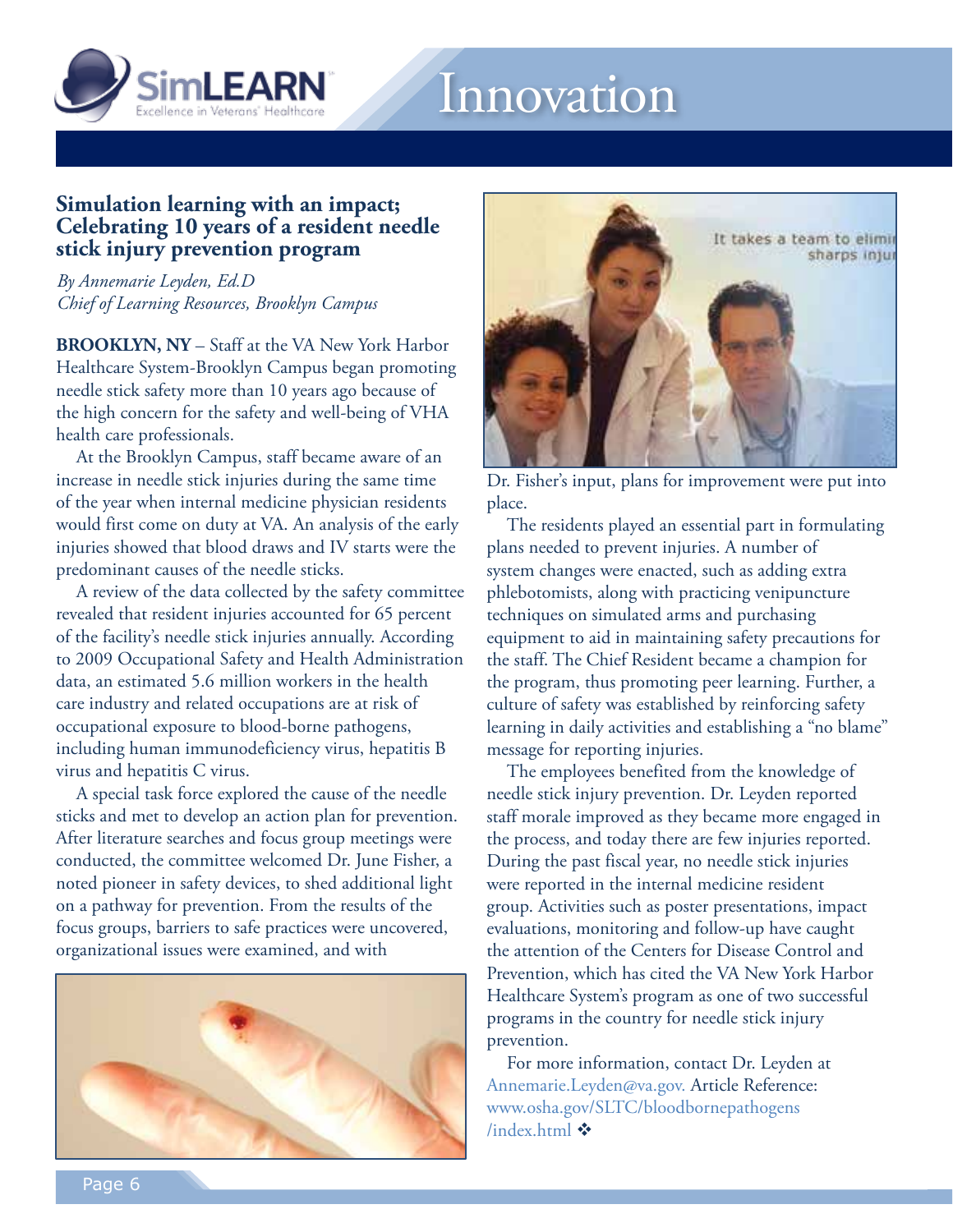#### **Climbing to the peak of simulation outcomes on 'Pill Hill'**

*By Sue Thurston Nurse Educator and Simulation Lab Coordinator Portland VAMC* 

**PORTLAND, OR** – The Portland VA Medical Center (PVAMC) Simulation Program, located at the top of Marquam Hill, or "Pill Hill," as it is also called, because of the several medical facilities in the area, is experiencing brisk growth with the recent acquisition of a new wireless mannequin and other simulation equipment. The equipment was provided by VISN 20 under the sponsorship of VISN 20 Designated Learning Officer (DLO) Jacalyn Hardy and PVAMC DLO and Chief of Education Dr. Kelly Goudreau.

The overarching goal for the equipment is to provide simulation learners with a safe environment in which to practice the many aspects of patient safety, while incorporating the recently released core competencies of interprofessional collaborative practice from the Interprofessional Education Collaborative (IPEC).

The four IPEC competencies -- value / ethics, roles / responsibilities, communication and teamwork / teambased care -- will be interwoven into all simulations. (See page 8 of the summer issue. Visit www.simlearn. va.gov/docs/lib/pr/Simlearn\_summer2011.pdf)

The mannequin will assist learners to practice safe, quality care through a number and variety of simulations. Examples of planned simulations include rapid decline, respiratory failure, code or rapid response situations, sepsis and shock. A series of "code 99" emergency drills have been arranged for health care

providers in the intensive care unit. The outcome measures will consist of team dynamics, leadership and communication using the core competencies for interprofessional collaborative practice.

A second use is to assist discharged patients who are on a home ventilator. The goal is for the Veteran and/or family member or caregiver to feel competent when handling the complex equipment. The objective is for a respiratory therapist to first teach caregivers in a simulation setting, where they can touch, learn and practice on the home ventilator.

In consideration of the increasing number of women Veterans, PVAMC has incorporated a virtual pelvic exam model. This model allows simulation training for learners from women's health and general primary care practices to apply safe quality care. Through the objective assessment of technical and hands-on clinical skills, practitioners can achieve competency for exams on women patients. This will be transported to Community Based Outreach Clinics for learning purposes.

A central line insertion task trainer was also obtained to assist providers, medical students and residents in developing skills and proficiency in placing a central line. A series of locally created DVDs has also been prepared regarding sterile technique, donning and doffing protective personal equipment, and placing a central line.

As we enter a new era of providing safe quality care to our Veterans, simulation plays and will continue to play an increasing role to practice skills for technical proficiency, communication, leadership, teamwork, and values and ethics in a safe learning environment.  $\clubsuit$ 

#### **Nominations for Under Secretary for Health awards open through Oct. 31**

The VHA SimLEARN program recently announced a call for nominations for the Under Secretary for Health's 2012 awards program for Excellence in Clinical Simulation Training, Education and Research.

There are two award categories within the program: The Excellence in Clinical Simulation Training,

Education and Research Practice Award; and the Clinical Simulation Training, Education and Research Executive Leadership Award. Please select the link below for award criteria details and directions on how to submit the nominations, as well as PDF nomination forms to fill out for each award.

Nominations will be accepted through Oct. 31. Go to **www.simlearn.va.gov/awards2012/** for more information.  $\mathbf{\hat{v}}$